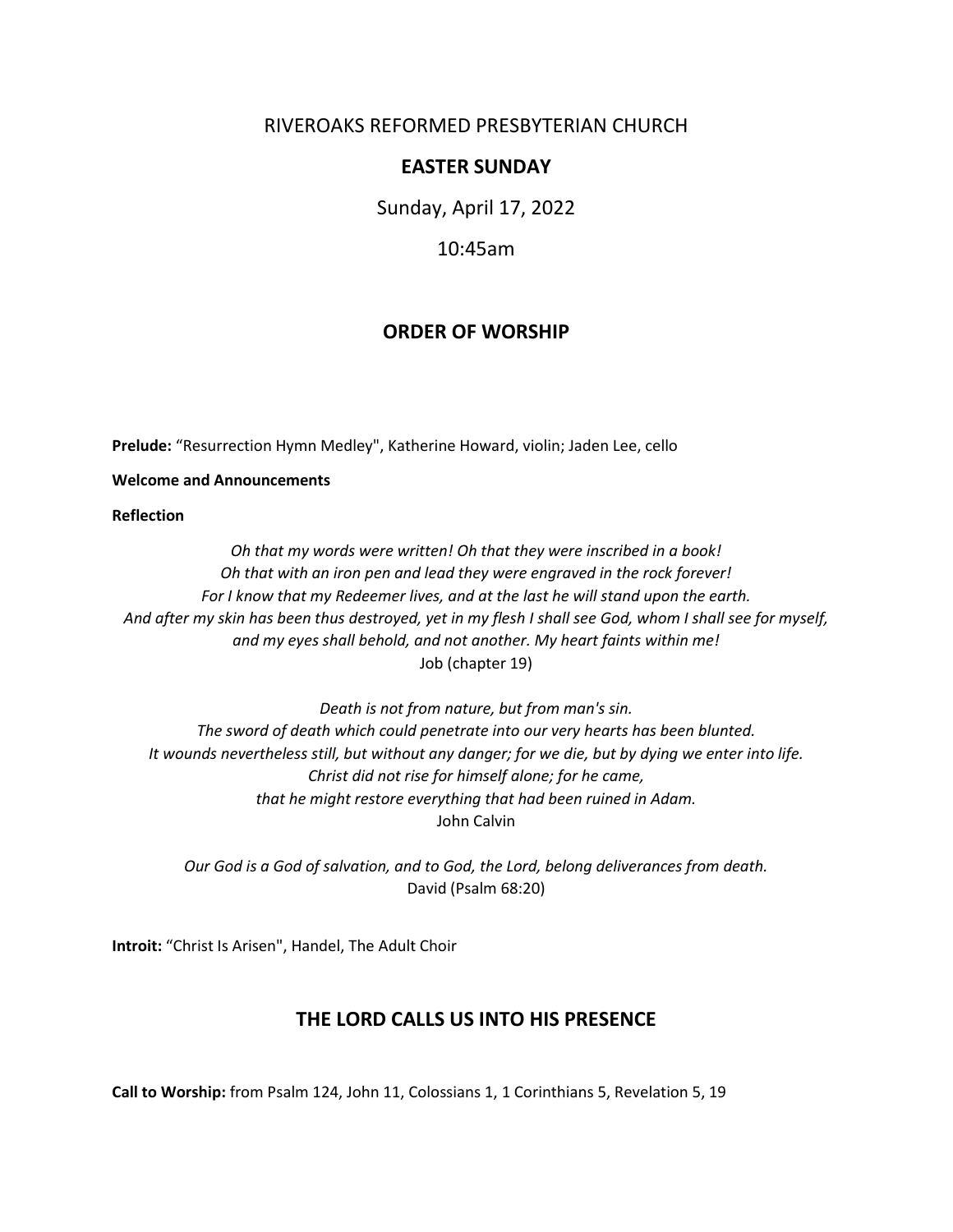Minister: Our help is in the name of the Lord, **Congregation: Who is the resurrection and the firstborn from the dead!**

Minister: Christ, our Passover lamb, has been sacrificed for us; **Congregation: Let us therefore celebrate the festival!**

Minister: Weep no more; behold, the Lion of the tribe of Judah, the Root of David has conquered! **Congregation: And the Lord our God the Almighty reigns!**

Minister: Christ is risen! **Congregation: The Lord is risen, indeed! Alleluiah!** 

**Hymn of Praise, No. 277:** "Christ the Lord Is Risen Today"

"Christ the Lord is ris'n today," Alleluia! Sons of men and angels say: Alleluia! Raise your joys and triumphs high: Alleluia! Sing ye heav'ns and earth, reply. Alleluia!

Vain the stone, the watch, the seal: Alleluia! Christ has burst the gates of hell: Alleluia! Death in vain forbids his rise; Alleluia! Christ has opened paradise. Alleluia!

Lives again our glorious King; Alleluia! Where, O death, is now thy siting? Alleluia! Once he died, our souls to save; Alleluia! Where thy victory, O grave? Alleluia!

Sour we now where Christ has led, Alleluia! Foll'wing our exalted Head; Alleluia! Made like him, like him we rise; Alleluia! Ours the cross, the grave, the skies, Alleluia!

Hail, the Lord of earth and heav'n! Alleluia! Praise to thee by both be giv'n; Alleluia! Thee we greet triumphant now; Alleluia! Hail, the resurrection, thou! Alleluia!

#### **Prayer of Praise and Adoration**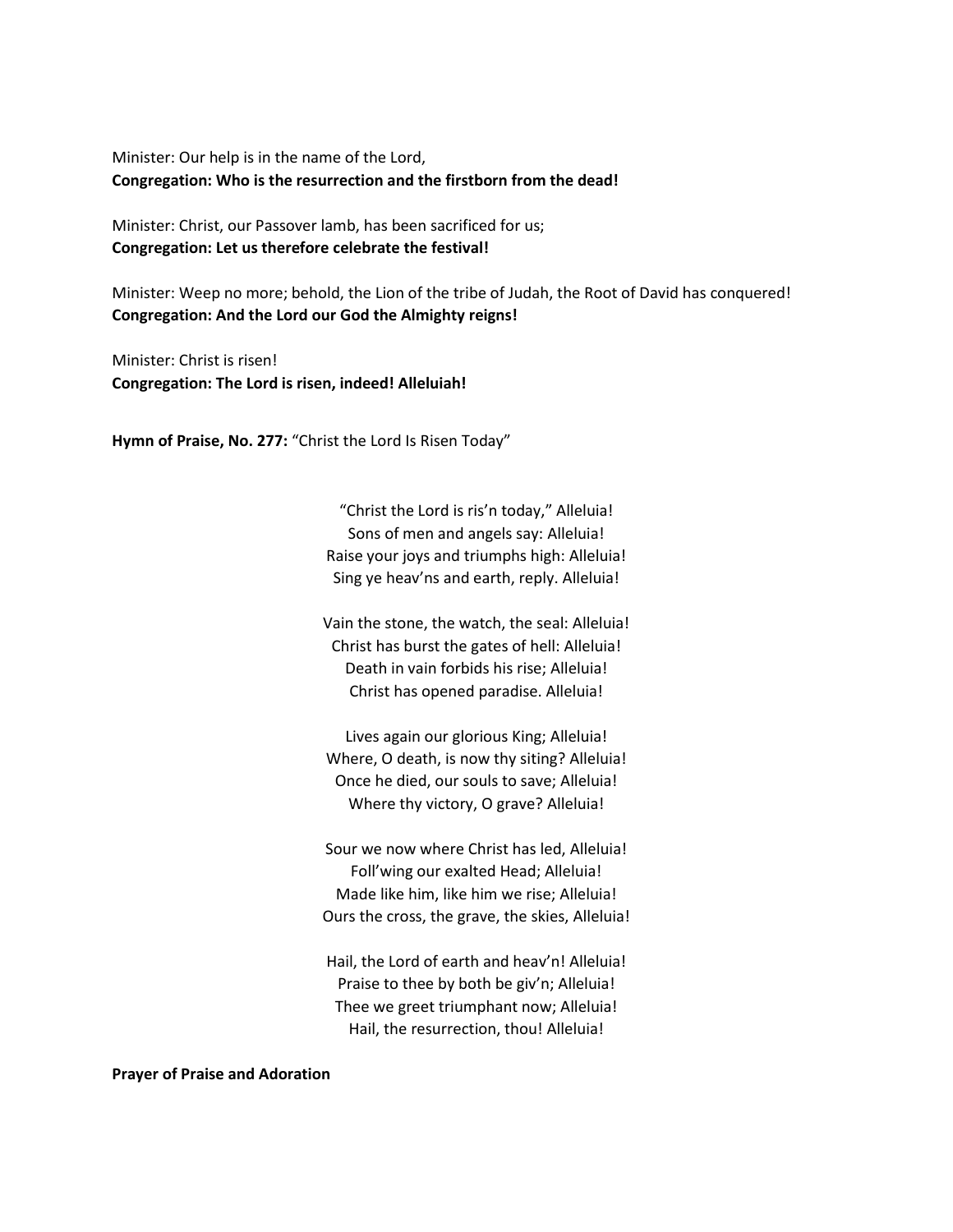### **THE LORD CLEANSES US IN CHRIST**

### **The Gospel Reading:** Matthew 27:57-28:10

<sup>57</sup> When it was evening, there came a rich man from Arimathea, named Joseph, who also was a disciple of Jesus. <sup>58</sup> He went to Pilate and asked for the body of Jesus. Then Pilate ordered it to be given to him. <sup>59</sup> And Joseph took the body and wrapped it in a clean linen shroud <sup>60</sup> and laid it in his own new tomb, which he had cut in the rock. And he rolled a great stone to the entrance of the tomb and went away. <sup>61</sup> Mary Magdalene and the other Mary were there, sitting opposite the tomb. <sup>62</sup> The next day, that is, after the day of Preparation, the chief priests and the Pharisees gathered before Pilate <sup>63</sup> and said, "Sir, we remember how that impostor said, while he was still alive, 'After three days I will rise.' <sup>64</sup> Therefore order the tomb to be made secure until the third day, lest his disciples go and steal him away and tell the people, 'He has risen from the dead,' and the last fraud will be worse than the first." <sup>65</sup> Pilate said to them, "You have a guard of soldiers. Go, make it as secure as you can." <sup>66</sup> So they went and made the tomb secure by sealing the stone and setting a guard. **28** <sup>1</sup>Now after the Sabbath, toward the dawn of the first day of the week, Mary Magdalene and the other Mary went to see the tomb. <sup>2</sup> And behold, there was a great earthquake, for an angel of the Lord descended from heaven and came and rolled back the stone and sat on it.<sup>3</sup> His appearance was like lightning, and his clothing white as snow.<sup>4</sup> And for fear of him the guards trembled and became like dead men. <sup>5</sup> But the angel said to the women, "Do not be afraid, for I know that you seek Jesus who was crucified. <sup>6</sup> He is not here, for he has risen, as he said. Come, see the place where he lay.  $7$  Then go quickly and tell his disciples that he has risen from the dead, and behold, he is going before you to Galilee; there you will see him. See, I have told you."<sup>8</sup> So they departed quickly from the tomb with fear and great joy, and ran to tell his disciples. <sup>9</sup> And behold, Jesus met them and said, "Greetings!" And they came up and took hold of his feet and worshiped him. <sup>10</sup> Then Jesus said to them, "Do not be afraid; go and tell my brothers to go to Galilee, and there they will see me."

Minister: This is the word of the Lord. **Congregation: Thanks be to God!**

#### **Confession of Sin**

**Father, when our Lord Jesus rose from the grave, you declared for all to see that you had shattered the power of sin and death. We ask this morning that you would forgive the sin that so often entangles us, and the doubt and fear that prevents us from boldly serving you. Father, help us to trust your power to change our lives, that we might manifest the reality of Christ's resurrection in our daily living, and know the joy of abundant life given in Jesus Christ, our risen Lord. This we ask in the name of your son, our Savior Jesus** *...Silent and Personalized Confession of Sin...* **Amen!**

#### **Assurance of Pardon:** from Acts 2, 16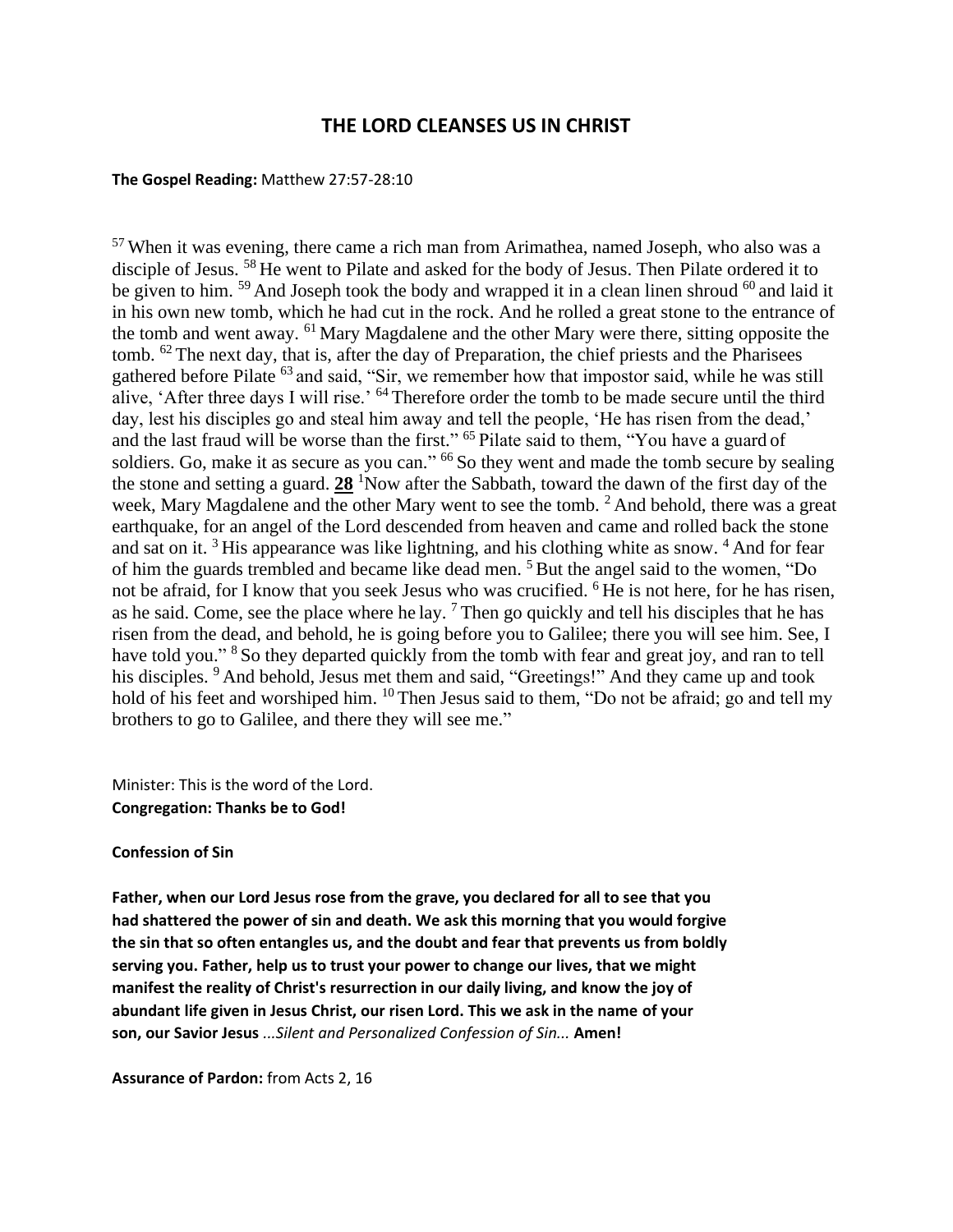Jesus of Nazareth, a man attested to you by God with mighty works and wonders and signs that God did through him in your midst, as you yourselves know—this Jesus, delivered up according to the definite plan and foreknowledge of God, you crucified and killed by the hands of lawless men. God raised him up, loosing the pangs of death, because it was not possible for him to be held by it.... Believe in the Lord Jesus, and you will be saved, you and your household.

**Hymns of Faith, No. 267:** "The Day of Resurrection!"

The day of resurrection! Earth, tell it out abroad; The Passover of gladness, the Passover of God. From death to life eternal, from this world to the sky, Our Christ hath brought us over with hymns of victory.

Our hearts be pure from evil, that we may see aright The Lord in rays eternal of resurrection light; And listening to his accents, may hear, so calm and plain, His own "All hail!" and hearing, may raise the victor strain.

Now let the heav'ns be joyful, let earth her song begin; Let the round world keep triumph, and all that is therein; Invisible and visible, their notes let all things blend, For Christ he Lord hath risen, our joy that hath no end.

#### **No. 295:** "Crown Him with Many Crowns"

Crown him with many crowns, the Lamb upon his throne; Hark! How the heav'nly anthem drowns all music but its own; Awake, my soul, and sing of him who died for thee, And hail him as thy matchless King through all eternity.

Crown him the Lord of life, triumphant o'er the grave, Who rose victorious from the strife for those he came to save. His glories now we sing, who died and reigns on high; He died, eternal life to bring, and lives that death may die.

Crown him the Lord of love; behold his hands and side, Rich wounds, yet visible above, in beauty glorified: No angel in the sky can fully bear that sight, But downward bends his burning eye at mysteries so bright.

Crown him the Lord of peace; whose pow'r a scepter sways From pole to pole, that wars may cease, absorbed in pray'r and praise: His reign shall know no end; and round his pierced feet Fair flow'rs of paradise extend their fragrance ever sweet.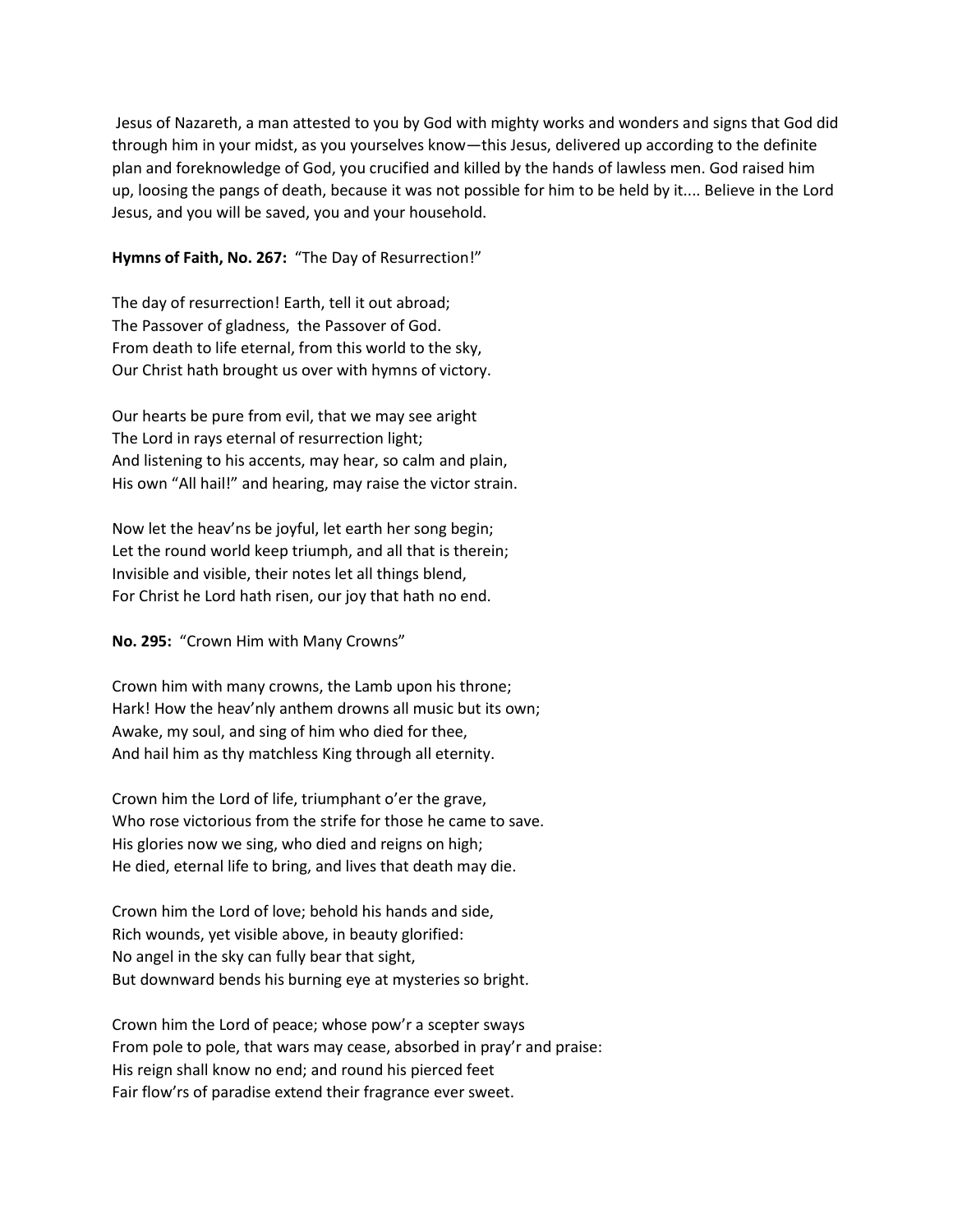Crown him the Lord of years, the Potentate of time; Creator of the rolling spheres, ineffably sublime; All hail, Redeemer, hail! For thou hast died for me: Thy praise shall never, never fail throughout eternity.

#### **Presentation of Tithes and Offerings**

**Anthem:** "Joy to the Heart"

Look there! the Christ, our Brother, comes resplendent from the gallows tree and what he brings in his hurt hands is life on life for you and me.

[Refrain] Joy! Joy! Joy to the heart all in this good day's dawning!

Good Jesus Christ inside his pain looked down Golgotha's stony slope and let the blood flow from his flesh to fill the springs of living hope. [Refrain]

Good Jesus Christ, our Brother, died in darkest hurt upon the tree to offer us the worlds of light that live inside the Trinity. [Refrain]

### **Congregation and Choir:**

Look there! The Christ, our Brother, comes resplendent from the gallows tree And what he brings in his hurt hands is life on life for you and me. [Refrain] Joy! Joy! Joy to the heart all in this good day's dawning! Joy! Joy! Joy to the heart all in this good day's dawning! (repeat Refrain]

# **THE LORD CONSECRATES US BY HIS WORD**

**Sermon Text:** 1 Corinthians 15, selected

**Preaching of God's Word:** Pastor Tommy Lee

"Christ Is Risen! The Curse Is Destroyed"

**Hymn of Preparation:** "See, What A Morning"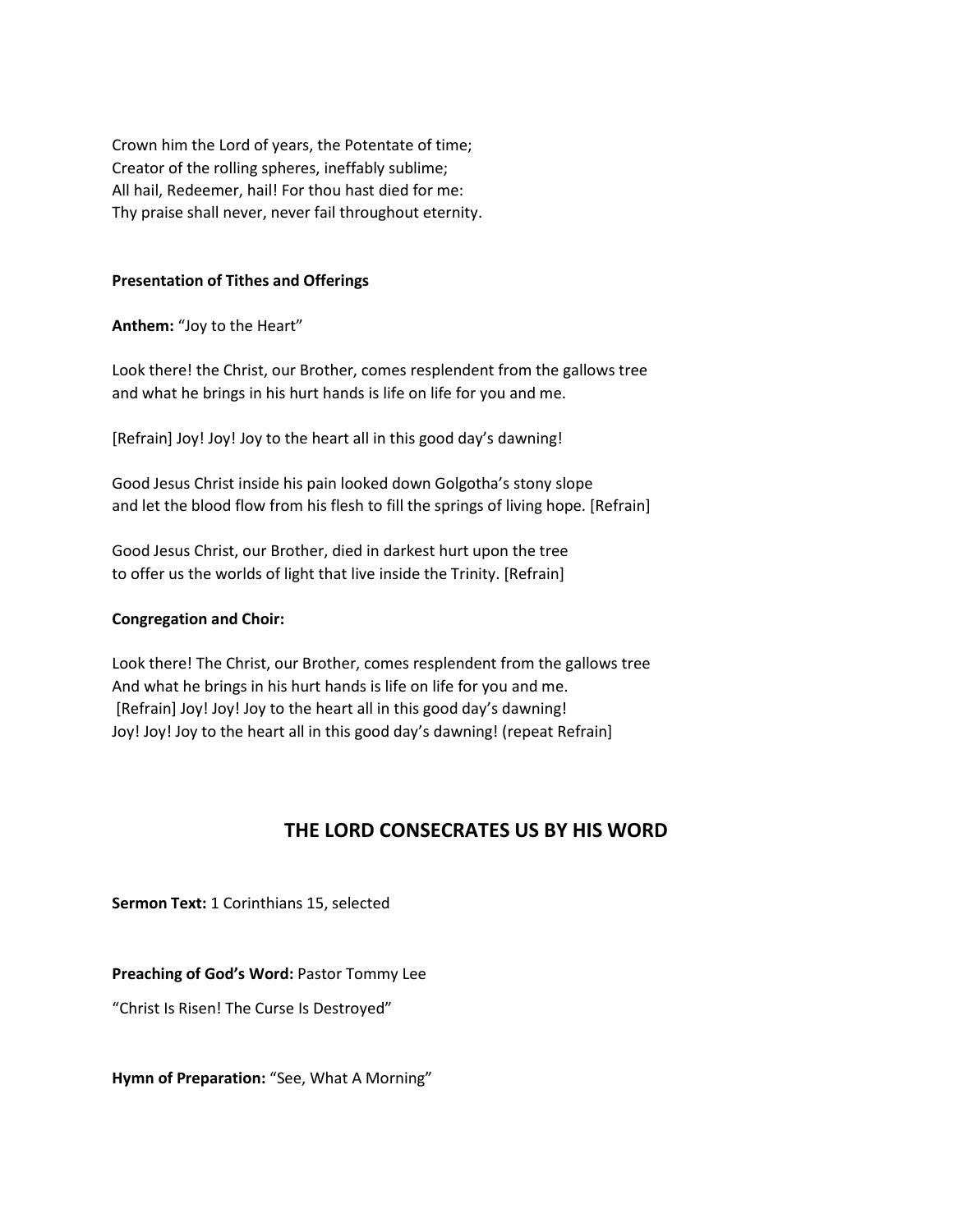See, what a morning, gloriously bright, with the dawning of hope in Jerusalem; folded the grave clothes, tomb filled with light, as the angels announce Christ is risen! See God's salvation plan, wrought in love, borne in pain, paid in sacrifice, fulfilled in Christ, the Man, for He lives: Christ is risen from the dead!

See Mary weeping, "Where is He laid?" As in sorrow she turns from the empty tomb; hears a voice speaking, calling her name; It's the Master, the Lord raised to life again! The voice that spans the years, speaking life, stirring hope, bringing peace to us, will sound till He appears, for He lives: Christ is risen from the dead!

One with the Father, Ancient of Days, through the Spirit who clothes faith with certainty, honor and blessing, glory and praise to the King crowned with power and authority!

And we are raised with Him, death is dead, love has won, Christ has conquered; and we shall reign with Him, for He lives: Christ is risen from the dead! (repeat)

## **THE LORD COMMUNES WITH US AT HIS TABLE**

#### **The Sacrament of the Lord's Supper**

"Welcome, Happy Morning!"

#### **Benediction:** Hebrews 13:20, 21

Now may the God of peace who brought again from the dead our Lord Jesus, the great shepherd of the sheep, by the blood of the eternal covenant, equip you with everything good that you may do his will, working in us that which is